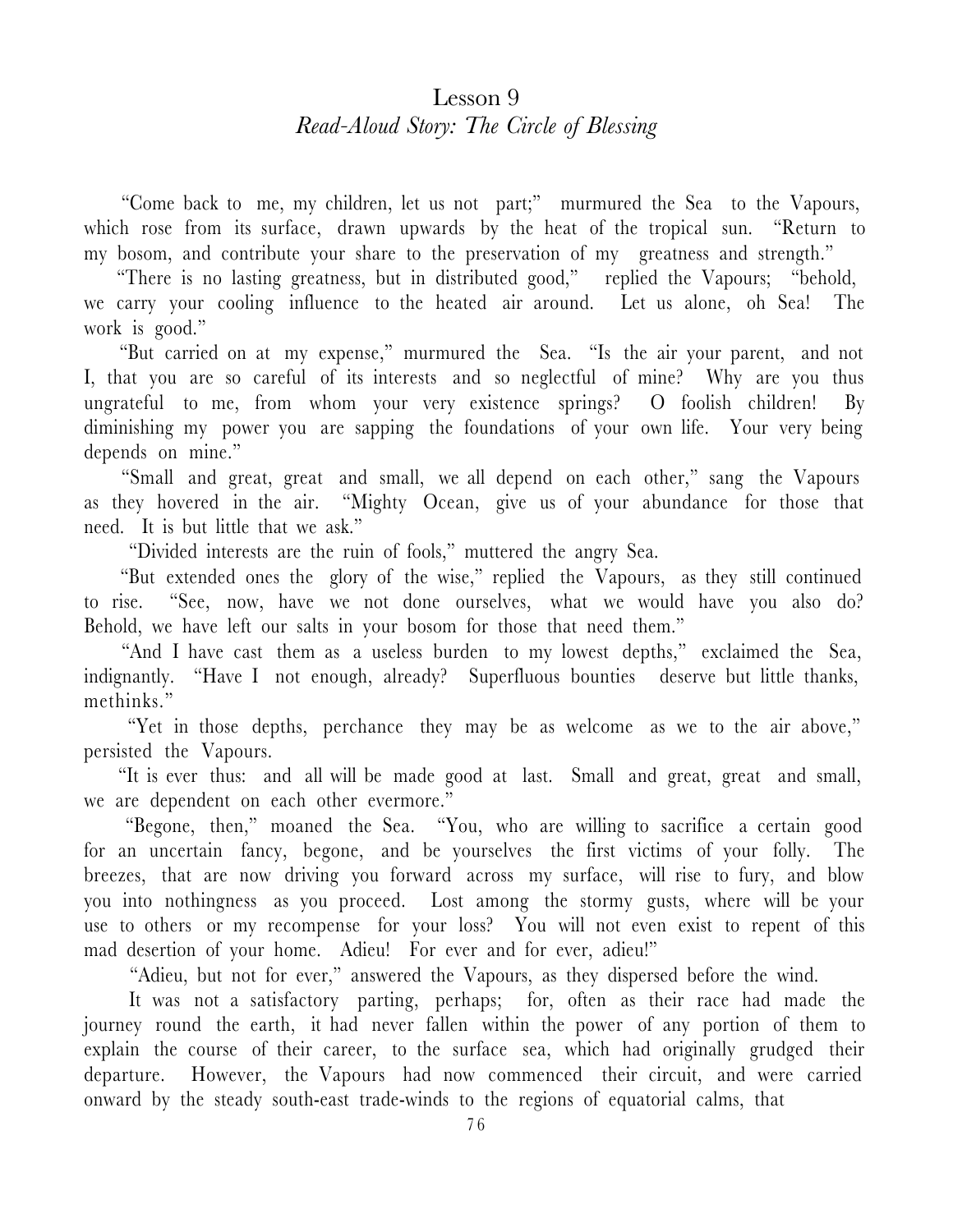wonderful belt of heat and accumulation, where they were met by breezes which in like manner were travelling from the north, and here this meeting caused for a while a lingering in the career of both. But these opposing winds, laden with vapours from the two hemispheres, had each their mission, and worked under an appointed law.

It was their province to carry the exhalations from north and south into the cooler upper sky where once more their course was free to travel round the world. Lifted up thus, however, no sooner had the Vapours entered a more temperate atmosphere, than their particles expanded, and a portion of them clung together in drops, which, whilst under the influence of excessive heat, was never the case. They thus became much heavier than before; so heavy, indeed, that the winds were not able to bear them aloft.

 "You cannot carry us all," said the Vapours to their struggling supporters. "Some of us will, therefore, return with a message of comfort to the mighty Sea, to tell him all is well."

But even when they came down in torrents of rain to his bosom, the Sea grumbled still. "It is well that a part, at least, of what was lost, returns," said he. But he neither knew nor cared what became of the rest.

The rest, however, fared happily and well; for high above earth and sea - so high, indeed, that they in no way interfered with the winds that swept below - they were borne along by the upper currents of air which were travelling to the north, and carried them forward on their journey of beneficence, and never-ceasing good.

Surely, it must have been a sweet sensation to be drifted along by a never-varying breeze through the higher regions of the sky, undisturbed by care, in a dream of delicious idleness and ease. But this was but a portion of the career of the Vapours from the Sea. At the next meeting, at the outskirts of the tropics, with travellers like themselves coming in the opposite direction, there was a fresh pressure of opposing breezes, a temporary lingering, and then a descent, by which they left those higher regions forever. Henceforth, they were to be dispersed by surface winds on their course of usefulness to man.

 And if, when cradled in that blissful passage high over the tropics, those Vapours had for a time forgotten their mission, there was no possibility of forgetting it henceforth. Taken up with triumphant delight by all the varying breezes that sport over the northern hemisphere, there was no direction in which they were not to be found. A portion was wanted here, another portion here; the snows of Iceland, and the vineyards of Italy, the orange groves of Spain, and the river which pours over the mighty rocks at Niagra, must all be fed at their appointed seasons, and the food was travelling to them now.

 But the eye would weary which strove to look sympathizingly round the vast expanse of the globe. It is enough if we can follow the Vapours through some stages of their journey of love.

 On the summit of a mountain, over whose sides the gorse and heather were wont to flower together in bright profusion, and their lovely intermixture of hues, all the ground was parched and dry. A burning sun by day, rarely followed by dewy nights; a summer drought, in fact, had ruled for weeks over the spot, and the shrunken flower-buds and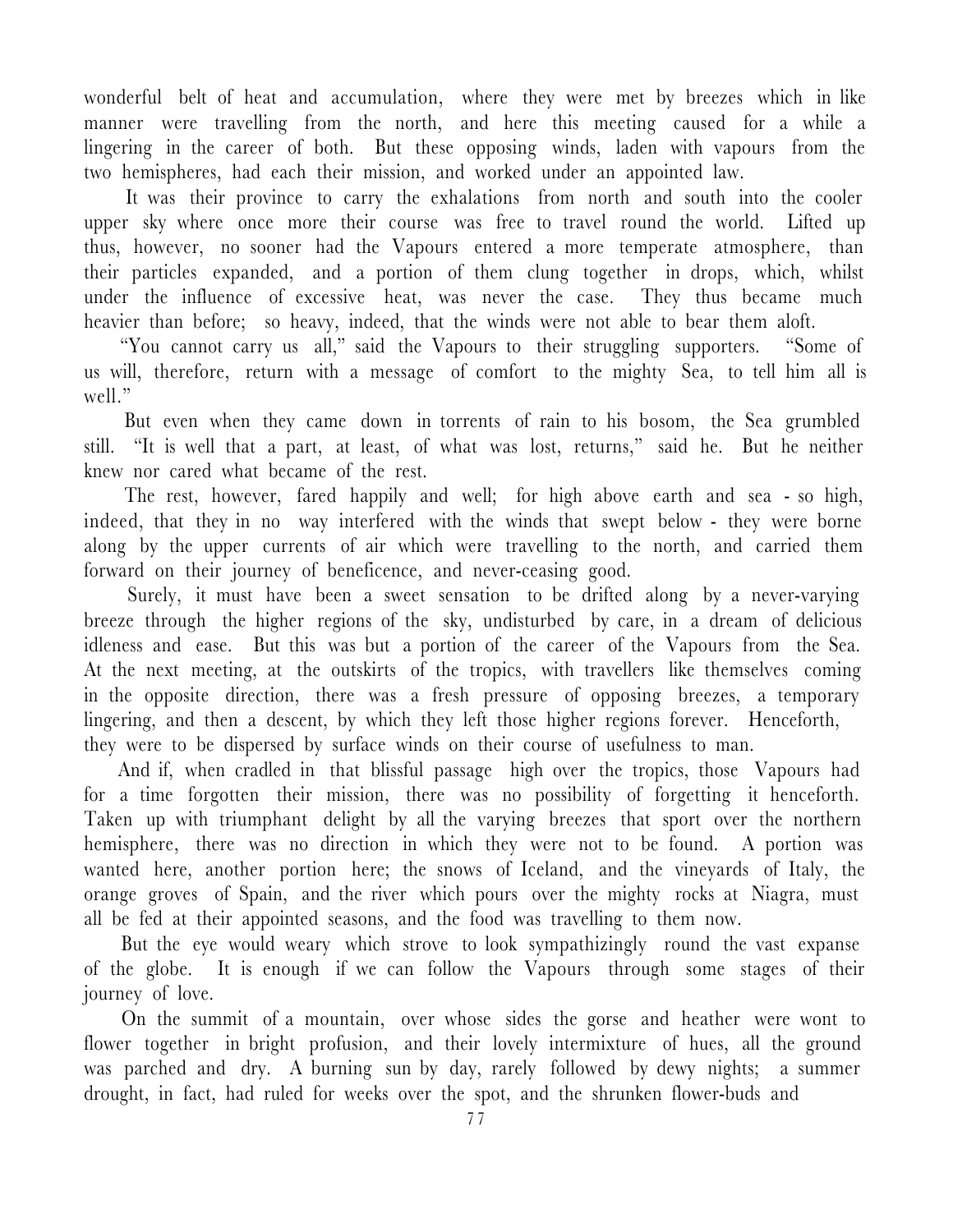parched leaves bore painful witness to the fact. The little mountain tarn below was almost dry, and the Sundew plants by its sides, which were wont to revel in the damp surrounding moss, had lost their nature altogether, and never now offered their coronet of sparkling drops to the admiration of those that passed.

 The pretty tumbling waterfall lower down, too, which travellers used to delight to visit, and which was fed by streams from the hills, was reduced to a miserable trickle. Cottage children were sent to fetch water from distances so great, that they sat down and wept by the road-side on their errand; and farmers wore a gloomy, anxious look, which told of a thousand fears about their crops and cattle.

 But, while they were thus troubled and careful, lo, the rescue was coming from afar! Yea, travelling towards them upon the wings of the wind. Vapours from tropical seas, Vapours which had left behind them their no-longer-needed salt, were coming accumulated as clouds, to fall as gracious rain and dews upon the thirsty regions of the North.

They are variable and fantastic winds, perhaps, that course over the northern hemisphere. Not steady and uniform in their direction, like the trade-winds in the Tropics; nor like those upper currents far above the trade-winds, which carry the Vapours to the second belts of calms. No! Variable and fantastic they certainly are, and, therefore, we cannot reckon on their arrival to a day, - nay, not to a month; but on their arrival at last, we may always surely depend, and perhaps, in this trial of patient expectation, a lesson of quiet faith is intended to be learnt.

And so, just as farmers, and cottage children, and the earth, and its flowers and leaves, and springs of water, had all sunk into a state of dismal distrust and discomfort, the deliverance came to them as they slept!

Slight variations in the wind had been observed for more than a day; but still no change of weather took place, until one night a steady breeze from the southwest set in, and prevailed for hours. And presently there was a gathering up of clouds all over the sky, though in the darkness of the night their arrival passed unobserved.

 Gracious clouds! They were the Vapours of the Sea, which, after many wanderings, had found their way here, at last, on their mission of love. And, lo! The sound of waters was heard once more on the dried-up hills, and sweet, heavy showers dropped down on the delighted earth. All night long it continued, and all night long the earth was streaming tears of joy; and another day and another night succeeded, during which more or less of rain or dew continued to descend.

"Welcome, welcome, oh ye showers and dew!" were the Earth's first words; and, "Leave me now no more," her constant after-cry.

 "Poor Earth, poor Earth!" murmured the Vapours, which, condensed into rain-drops, were trembling, like diamonds, on the leaves and flowers in the sunshine of the second dawn. "Poor Earth, poor Earth! You too refuse to learn the law which brought us here. What you have received so freely, will you not freely give?"

"Nay; but linger with me yet," expostulated the Earth; "and let me rather store you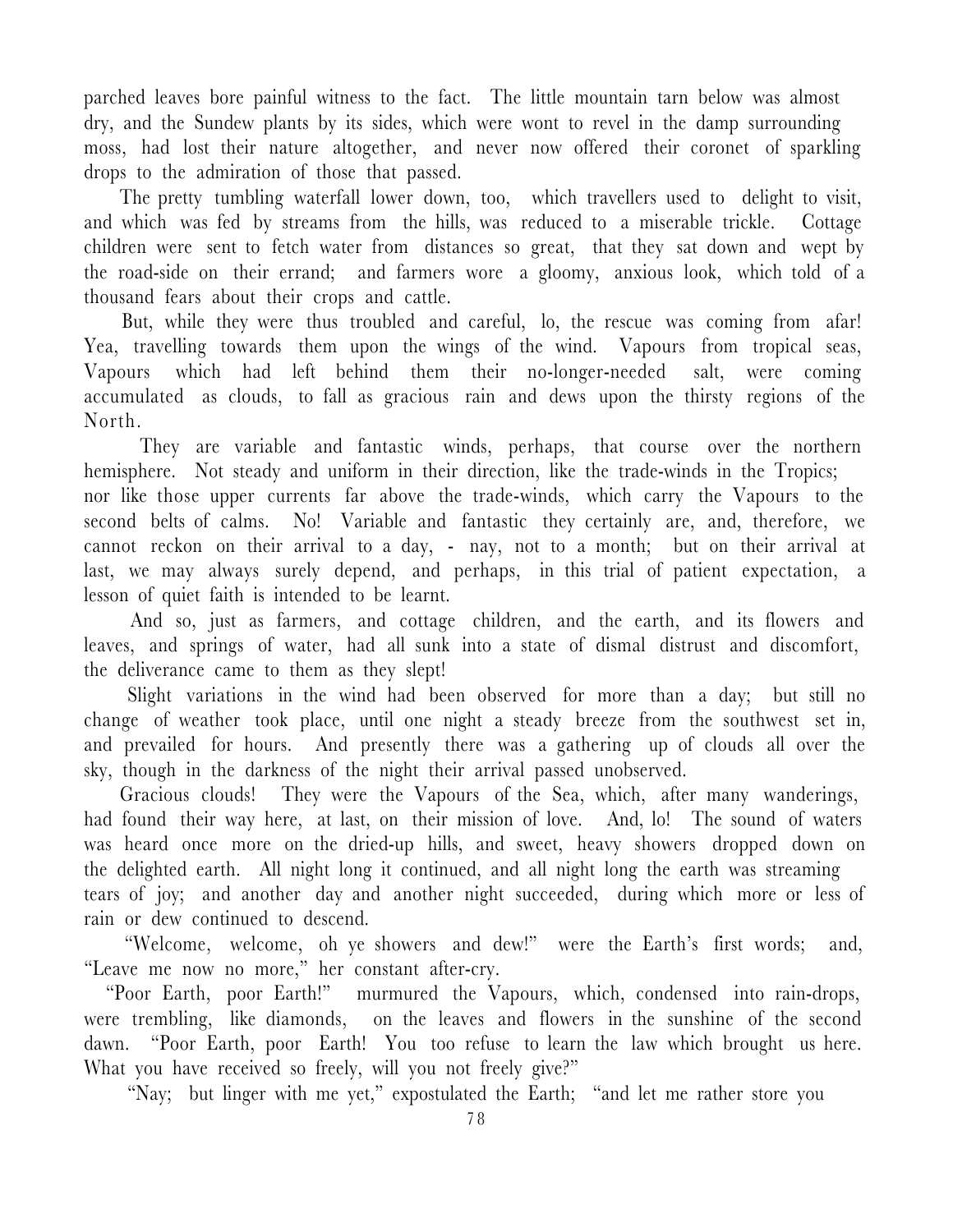up for my own use hereafter. What do I know of the future, and what it may bring forth? How can I be sure that the fitful winds will supply me again in time of need? I cannot afford to think of others. Leave me, leave me not."

 "None must store against an uncertain future evil, when so many are suffering under a present one," replied the Vapours; "nevertheless, a message of comfort will come to you, after we are gone."

And so, when the sun shone out in his heat and glory, the diamond rain-drops were drawn upwards from the flowers and leaves into the air once more. Only the little Sundews kept their coronets of crystal beads throughout the day, as was their custom; though how they managed it, it would be hard to say.

 Perhaps as their own natural juices are so thick and clammy, these, mingling with the Vapours as they exuded, held them longer fast.

"You are our prisoners," was the triumphant cry of the Sundew leaves, as they glistened in their liquid gems."

 "Oh, you shall go, you shall go; but only gradually, as the moisture courses through our veins to re-supply your place. This is our way of life. But we must hear all from you first. All! all! all! and most of all, why you have tarried so long, till we had almost perished in the dreadful drought?"

 It was a long story the Vapours had then to tell, of their irregular passage to the Polar Seas; and how, after their chilly sojourn there as snow, they had passed southwards once more on the summits of drifting icebergs, and again been exhaled, and given back to the ministry of the wandering winds.

"Surely," said they, "we have touched no place in all our wild journeyings where we have not left some blessing behind. Here and there, indeed, folks think they have had too much of us, and here and there too little; but, oh, my delicate friends, believe us, we are faithful and true to our mission all over the world. Behold, we pour into the earth as rain, or slide into it as moisture; and lo, the soil gives its gases into our care, and the roots of the plants draw us and them up together, and feeding on them, expand and flourish, and grow; and when the useful deed is done, and the sun shines down on our labour, up we ascend again to its absorbing rays, to be carried forward again and again, to other gracious deeds. Blame us not therefore, if, in turning aside to some other case of need, we have come a little late to your hills. Own that you have not been forgotten!"

"It is true," murmured the Sundews in return; "but remember, we pine and die without your presence."

 "Dear little Sundews, there is not a plant in all the boggy heaths that is so dear to us as you are. See now, we linger with you yet; there is moisture in our mossy bed around this tarn to last for many weeks; and as ever a portion from below, so that your leaves shall never miss their sparkling diadem of gems."

 The Sundews had no need to tremble after that; but as the exhalations went up from the surface-ground, and the moisture sank lower and lower down into it, a fear stole over the Earth, that another drought might arise, for she knew not that all would return to her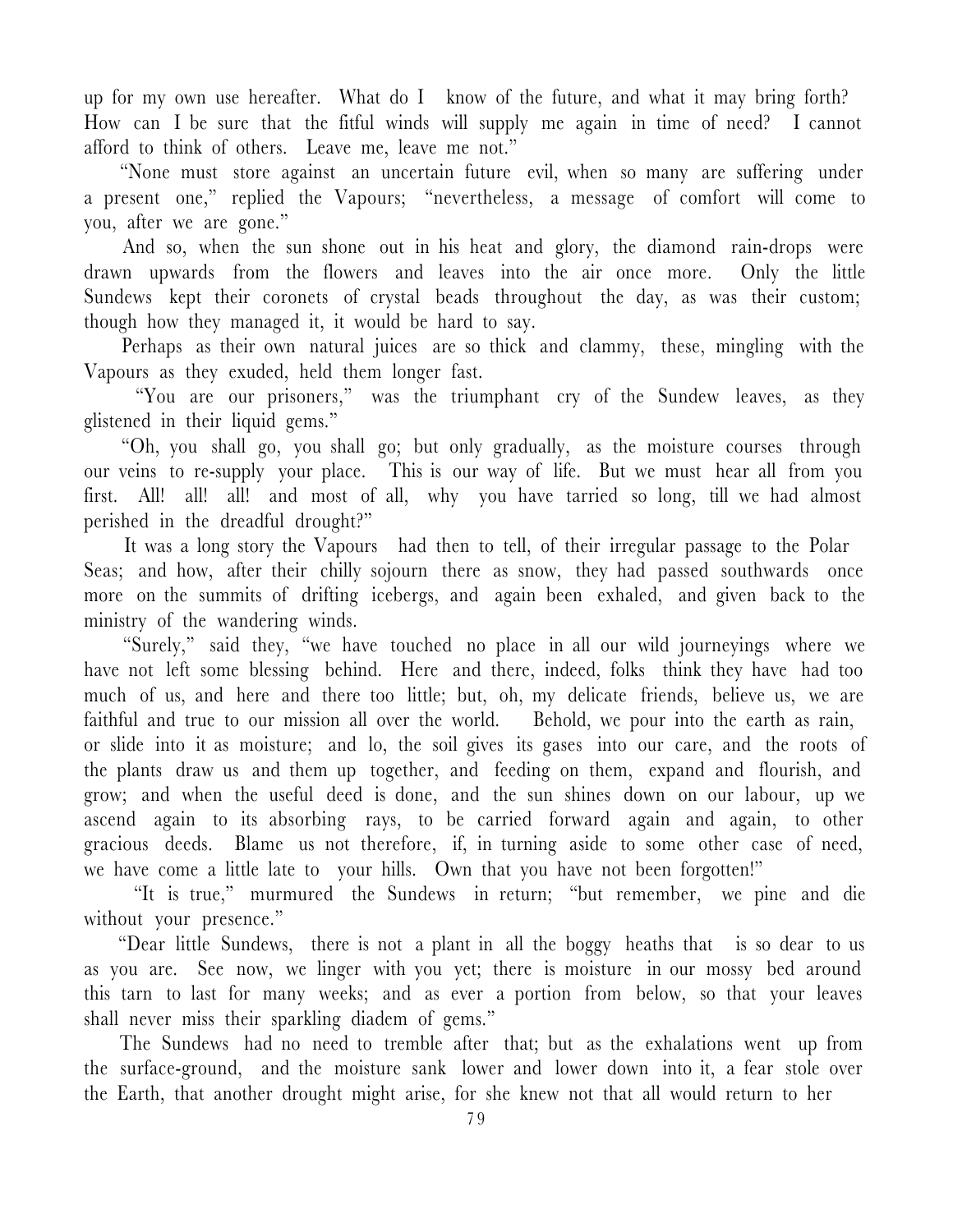again in due season. But, when the cool of the evening Vapours descended upon her bosom, as refreshing mist and dew, she received a portion of comfort. Nevertheless, like the Sea, she grumbled on. "It is well that a part, at least, of what was lost, returns!" she remarked in he greedy anxiety, as the Sea had done before; and like him, she neither knew nor cared what became of the rest.

There was a mission for every portion, however, and through the now saturated ground the rain-drops sank together, amidst roots, and stones, and soil, moistening all before them as they went, and replenishing the springs that ran among the hills.

The tumbling Waterfall had, by this time, well nigh given up hope. The mournful trickle with which it fell was an absolute mockery of its former precipitous haste; - when lo! Some sudden influence is at work, a rush of vigour flows into the exhausted veins; there is a swelling in the distant springs, nearer and nearer it comes, and now over the rocky ledge there is a heavier flow: a little more, and yet a little more; and then, at last, a rush of water full and fresh is heard!

 "Welcome, welcome! Oh, ye Springs and Floods," cried the Waterfall, as once more it rolled in its beauty along its precipitous course, scattering foam and spray upon the moss and flowers that graced its edge. "Stay in the mountains always, that I may thirst no more; leave me, leave me not again!"

"You too, who live by giving and receiving," cried the Vapours as they flushed the stream - "you too, wishing to stop the gracious course of good? Oh shame, shame, shame!"

 And then, as if in mockery of the request, a playful gust blew off from the waterfall as it descended, some of its glittering spray, and tossed it to the sunshiny air, where it dispersed once more in smoky mist, - but only to return again in time of need.

 Down in the lower country, where stately houses, enclosed in noble parks, adorned the land, a beautiful lake lay stretched under the noon-day sun. It was fed by the stream which, at some miles' distance, received the tumbling waterfall into its course, and then ran through the lake's broad sheet, escaping at the further end in a quick flowing rill. On the placid mirror-like surface majestic swans swept proudly by, not unsusceptible of the freshening in the water from the filling of the springs above.

A little pleasure-boat was floating lazily about, impelled occasionally forward by the stroke of an oar from a youth, who with one companion of his own age, and an elderly man who sat abstractedly reading a book, formed the passengers of this tiny ark.

 The rower's young companion was lounging in a half-sitting, half-reclining posture in the bow of the boat, and both were gazing at the old Baronial Hall, which, with its quaint turrets, long terraces, and picturesque gardens, faced the lake at a slightly distant elevation where it stood embosomed in trees.

 "Well! If the place were to be mine," observed the lounger, with his eyes fixed upon it, "I know exactly what I should do. I would throw all your agricultural and educational, and endless improvement schemes overboard at once; leave them for those whose business it is to look after them; and enjoy myself, and live like a prince while I had the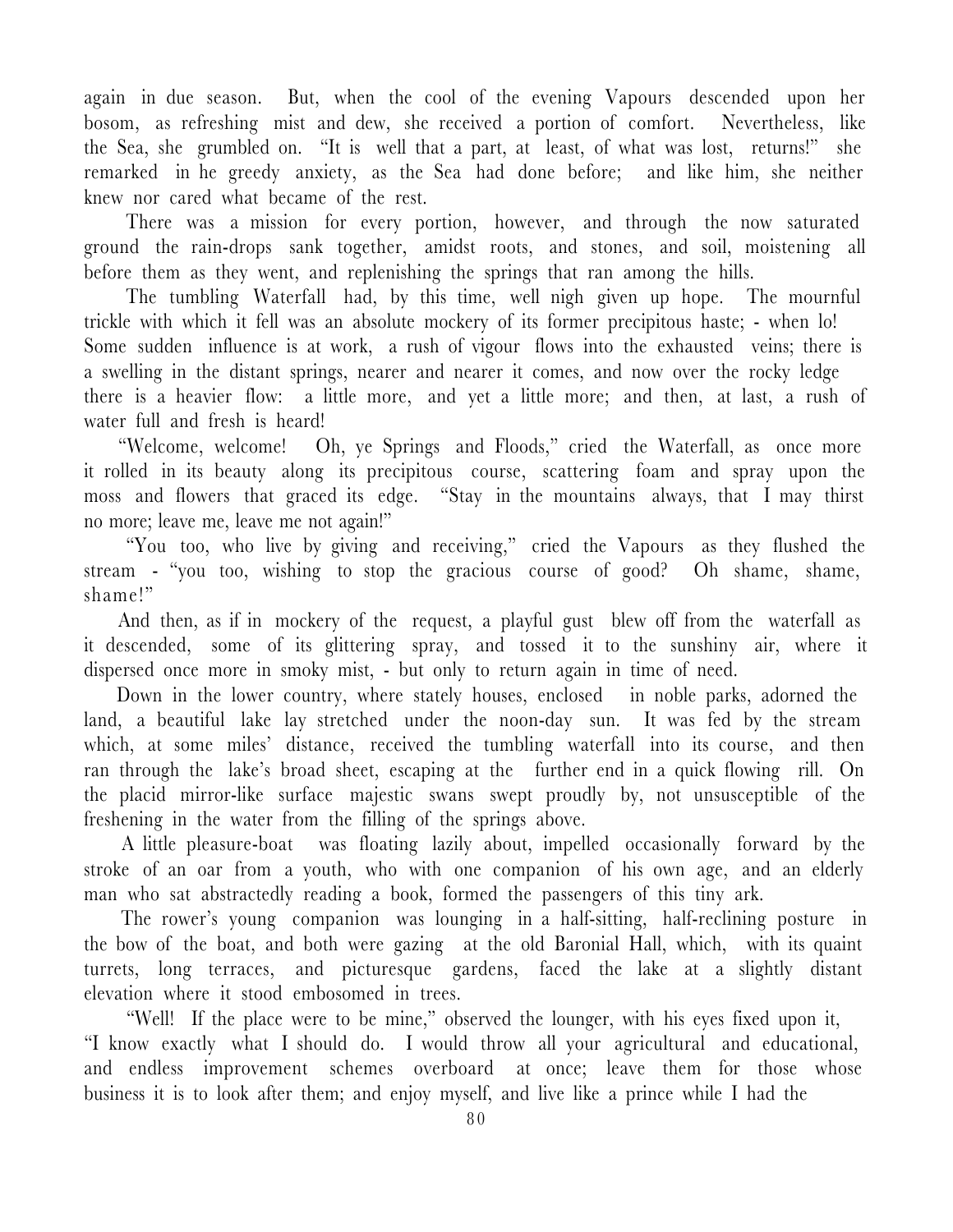chance."

 "And die worse than a beggar at last," cried the other youth, as he rested on his oars and looked at his cousin who had spoken - "I mean without a friend! You cannot secure even enjoyment, in stagnation," added he. "The very pond here is kept pure by giving out through a stream at one end, what it receives through a stream at the other."

 "And the stream from which it receives," said the old man, looking up from his book, "is a type of God Himself; and the stream to which it gives, is a type of the human race. Those who receive from the fountain, without giving to the stream, work equally against the laws of Nature and of God."

 A few strokes of the oar here carried the boat away, but surely that was the voice of him who, in the bygone year, had startled the ignorant murmurer in the voyage across the Line? Well it is with those who in the secrets of Nature read the wisdom of God!

Softly did that summer evening sink upon the park and the old Baronial Hall, and heavy were the mists and dews that hung over the woods, and gardens, and flowers, and great was the rejoicing in the country round, when after a time, they were followed by fertilizing rains. Fertilizing rains! - the words are easily spoken, but who knows their full meaning, save he who has watched over corn-fields or vineyards, threatened with ill-timed drought? We take a great deal for granted in this world, and expect that every thing as a matter of course ought to be fit into our humours, and wishes, and wants; and it is often only when danger threatens, that we awake to the discovery, that the guiding reins are held by One whom we had well-nigh forgotten in our careless ease.

 "If it had not thundered, the peasant had not made the sign of the cross," is the rude proverb of a distant land; and peasant and king are alike implicated in its meaning.

"It is all right now," observed the farmer, as he returned home, after contemplating the goodly acres drenched and dripping with rain.

And it was all right indeed, for, long after the farmer had forgotten his previous anxieties in sleep, the circle of blessing was at work in the length and breadth of his fields. There, the condensed Vapours sank into the willing soil, which gave to them her gasses and her salts. There, the fibres of the roots of corn or grass sucked up the welcome food which brought strength and power into the juices of the plant; and then, by slow but sure degrees, the stunted ears began to fill, and men said the harvest would be good.

"Stay with us for ever," asked the Corn-ears of the Vapours, as they felt themselves well under the delicious influence. The Vapours made no answer, for they did not like to speak of death; but they dealt gently with the Corn, and did not leave it till it had ripened gradually for the harvest, and no longer needed their aid; and then they exhaled once more into the air, to follow out their mission elsewhere.

A curly-headed urchin stood by a pump, looking disconsolately at the huge heavy handle, which he could not lift. A little watering-pot was grasped in his hands, and it was easy to see what he wanted. Someone passing by observed him, and with a smile gave him help. A few strokes of the handle brought up the water from below, the little watering-pot was filled, and the child ran away. He had a garden of his own: a garden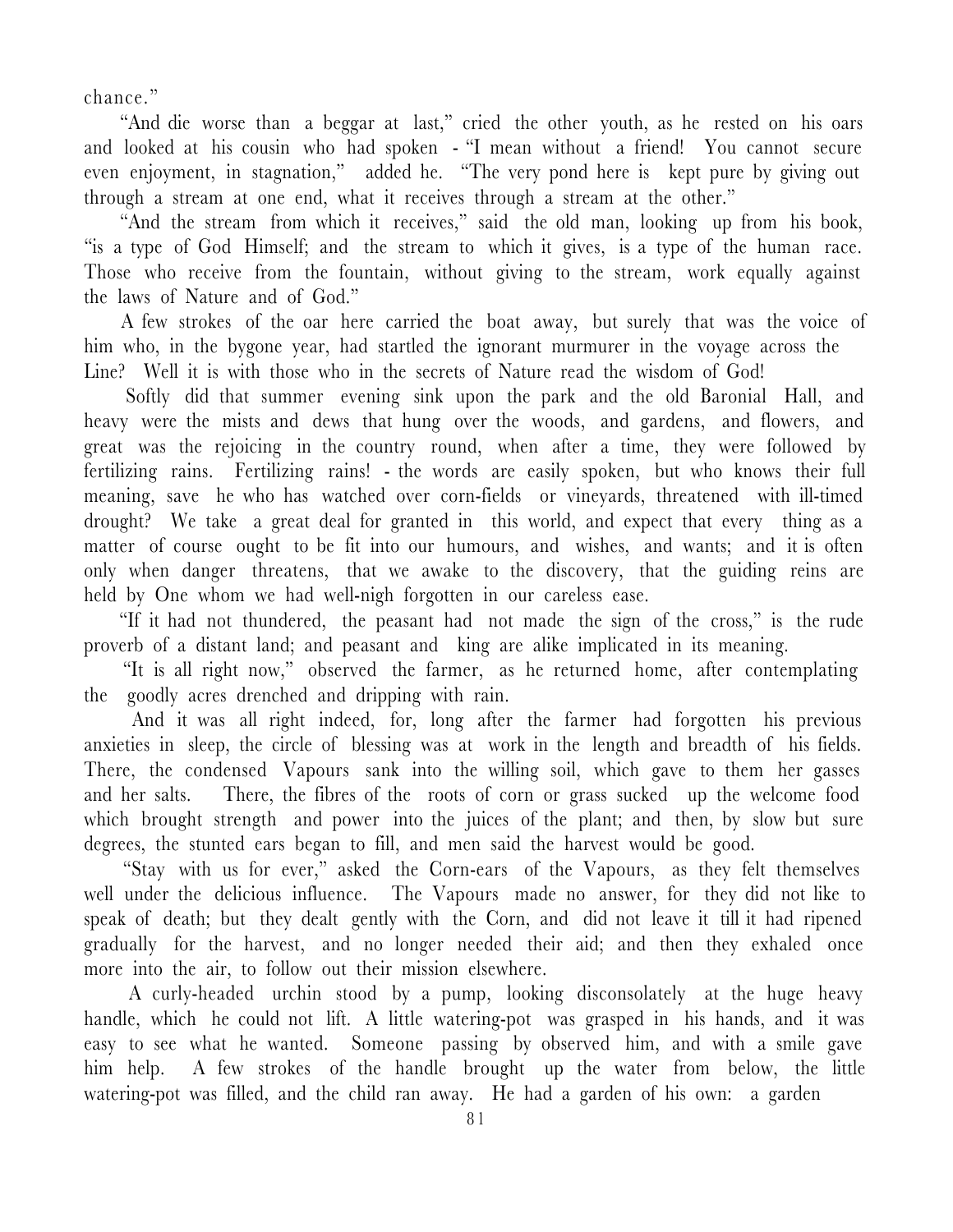in which a few kidney-beans in one place, and sweet peas in another, with scatterings of mustard and cress, formed a not very usual mixture; but it served its purpose of giving employment and pleasure to the child.

 The kidney-beans which he hoped to eat one day at dinner, were evidently the objects of his most attentive care, for he soaked them again and again with the water from his pot, tossing only a few drops of it over the flowers. Little guessed he of the long long journey the Vapours of the Sea had made before they helped to fill the springs which fed the well over which the pump was built. Little guessed he either of what would become of them when, after helping to fill his kidney-beans with delicate juices, they returned back to the ministry of the winds.

 When he touched his pinafore, after he had finished his work, he found it soaked with wet; and when, soon after, he saw it hung in front of the fire to dry, he sat down and amused himself by watching the steam as it rose from the linen, under the influence of the heat.

 Trifling it seems to tell; - an every-day occurrence of life, not worth a record: yet there was a law even for the Vapour that rose from the infant's pinafore in front of the nursery fire. Nothing shall be lost of that which God has ordained to good; and the Vapours were soon on their mission again. Through chimney or window they escaped to the cooler air, and returned to their ceaseless work.

 "Give us of your salts," was at last their request, as they percolated through the lower ground to join the mighty rivers which ran into the Sea. "Give us of your salts, and lime, and mineral virtues, oh thou Earth! That we may bear them with us to the Sea from whence we came."

"Is not the Sea sufficient to itself?" inquired the jealous Earth.

"None are sufficient to themselves, oh, careful Mother!" answered the Vapours as they streamed in water along their way. "Small and great, great and small, we all depend on each other. How shall the Shells, and the Coral Reefs, and Zoophytes of the deep, continue to grow and live, if you refuse them the virtues of your soil? Give us of your salts, and lime, and the mineral deposits of your bosom, oh, Mother Earth! That they may live and rejoice."

"Have you nothing to offer in return?" asked the still-hesitating Earth.

"Do you not know that we have left a blessing behind us wherever we have been?" exclaimed the Vapours. "But no matter for the past. See, we will do ourselves as we would have you do. We will bind ourselves in beauty in the caves of your kingdom, and live with you for ever."

So, as they passed on their way, loading themselves with the virtues of the Earth, some turned aside, and sinking to the subterranean depths, oozed with their limy burden through the roofs of caverns and sides of rocks, and hung suspended in graceful stalactites, or shone out in many-sided crystal forms.

 "Now I am satisfied," observed the Earth. "What I see I know. They have left me something behind for what they have taken away."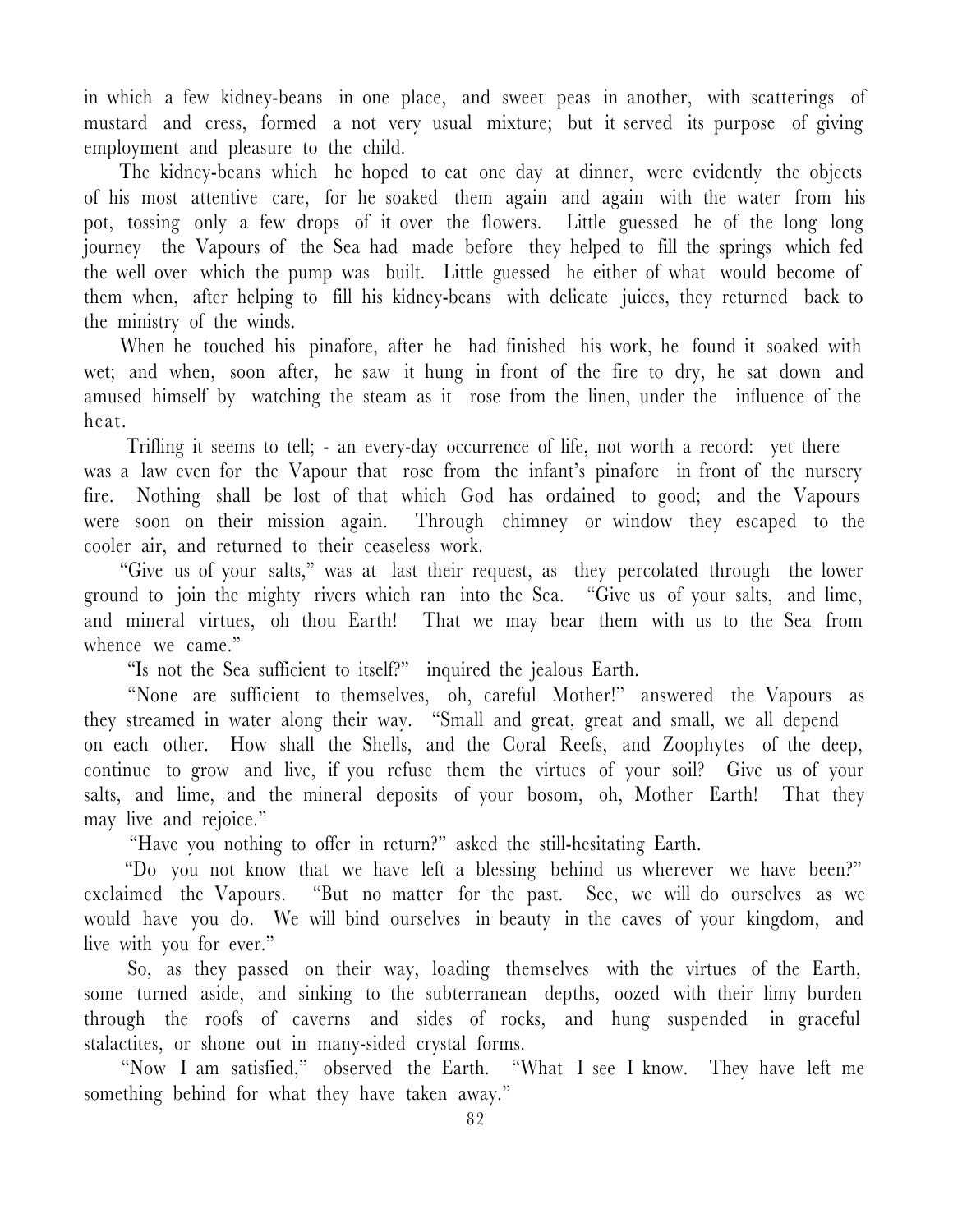"And now we are satisfied," cried the rest of the Vapours, as they poured into the rivers and were carried out into the Sea. "Have we not returned with a blessing and treasures in our hand?"

 And thus, from age to age, ever since the primary mists went up from the Earth and watered the whole face of the ground, the mighty work has gone on, and still continues its course. For not to inactivity and idleness did the Vapours now return, but only to recommence afresh their labours of love. Yes! Evermore rejoicing on their way, through all varieties of accident, of climate, and of place, whether as Snow or Hail, as Showers or Dew, as Floods or Springs, as Rivers or as Seas, the waters are still obediently fulfilling His word who called them into being, and are carrying the everlasting Circle of Blessing round the world.

 Oh, ye showers and dew; oh ye winds of GOD; oh, ye ice and snow; oh, ye seas and floods; verily, even when man is mute and forgetful, ye bless the Lord, ye praise Him and magnify Him for ever!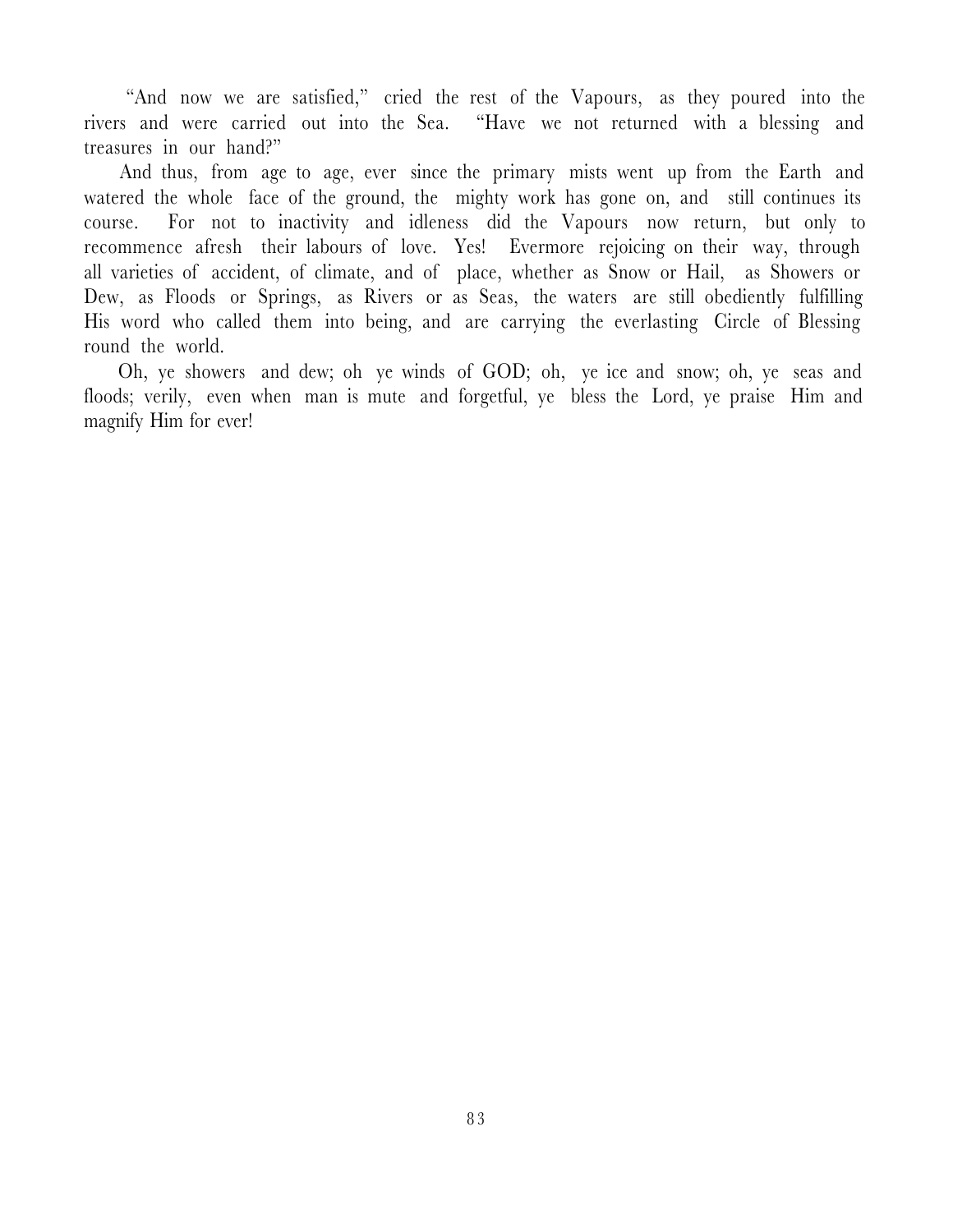### Lesson 9

# *The Water Cycle*

Study the diagram below. Explain orally how the water cycle works, either to your teacher or to another student, with your teacher's approval.

You may need to do some research in order to explain this properly.

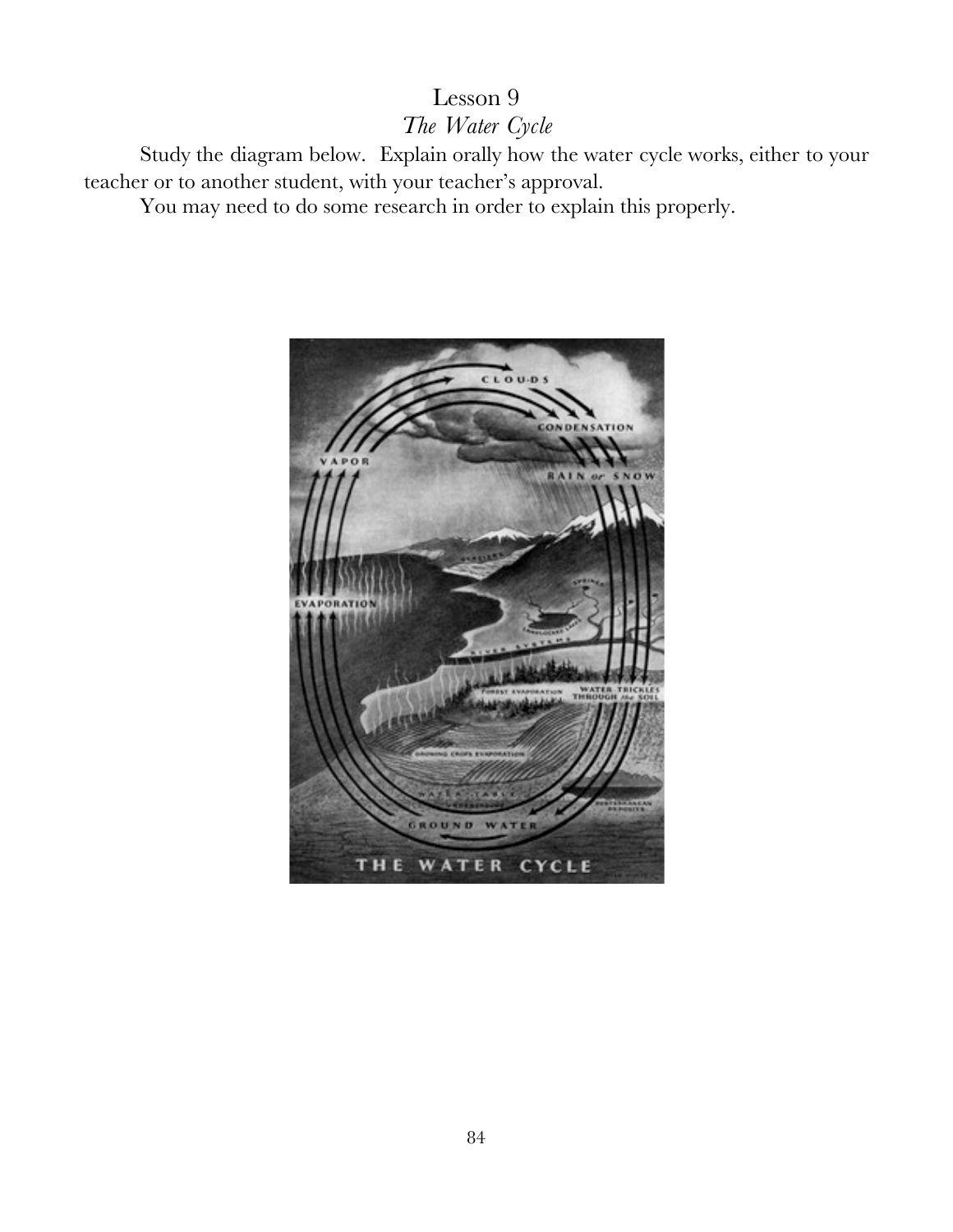### Lesson 9 *Experiment: Condensation*

On the following lines, explain what condensation is, and then do the following experiment.

1. Find a mirror or a window

2. Take a deep breath

 $\overline{a}$ 

3. Open your mouth and breathe on the glass

Do you see how the glass became cloudy when you breathed on it? This is because your breath contains water, although you cannot see it. The water is a type of gas, or vapor, which is mixed with the air. When the warm vapor from your breath hits the cold glass, some of it turns into a liquid. Tiny droplets form on the mirror or window, and this is called condensation, or steam. You may also see an example of this on your bathroom mirror after you've just taken a hot shower.

Can you think of any other examples of condensation that you have seen?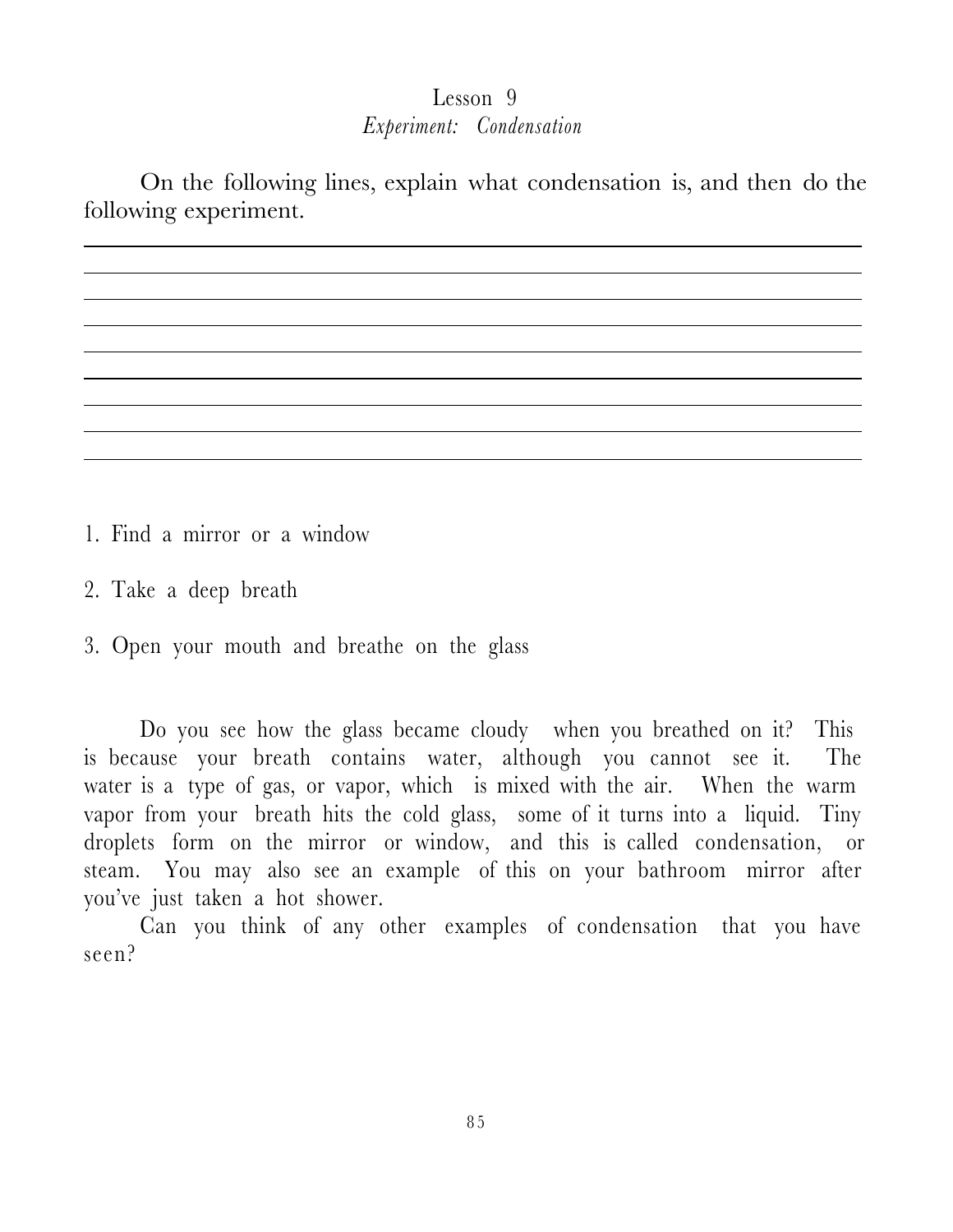## Lesson 9 *Experiment : Evaporation*

On the following lines, explain what evaporation is, and then perform the following experiment.

You will need the following items:

Chalk Water A tape measure

 $\overline{a}$ 

Step 1: Go outside and find a sunny area and a shaded area. This will work best if you can do this on concrete.

Step 2: Pour an equal amount of water onto the concrete, one in the shade and one in the sun. With the chalk, trace a line around the outside of each puddle.

Step 3: Measure across both puddles with the tape measure, and record your measurements. Return to the area every hour for 4 hours, and keep measuring the puddles. Keep drawing new lines around the puddles as they get smaller.

What happened to the puddles? Which puddle evaporated faster? Why is that?